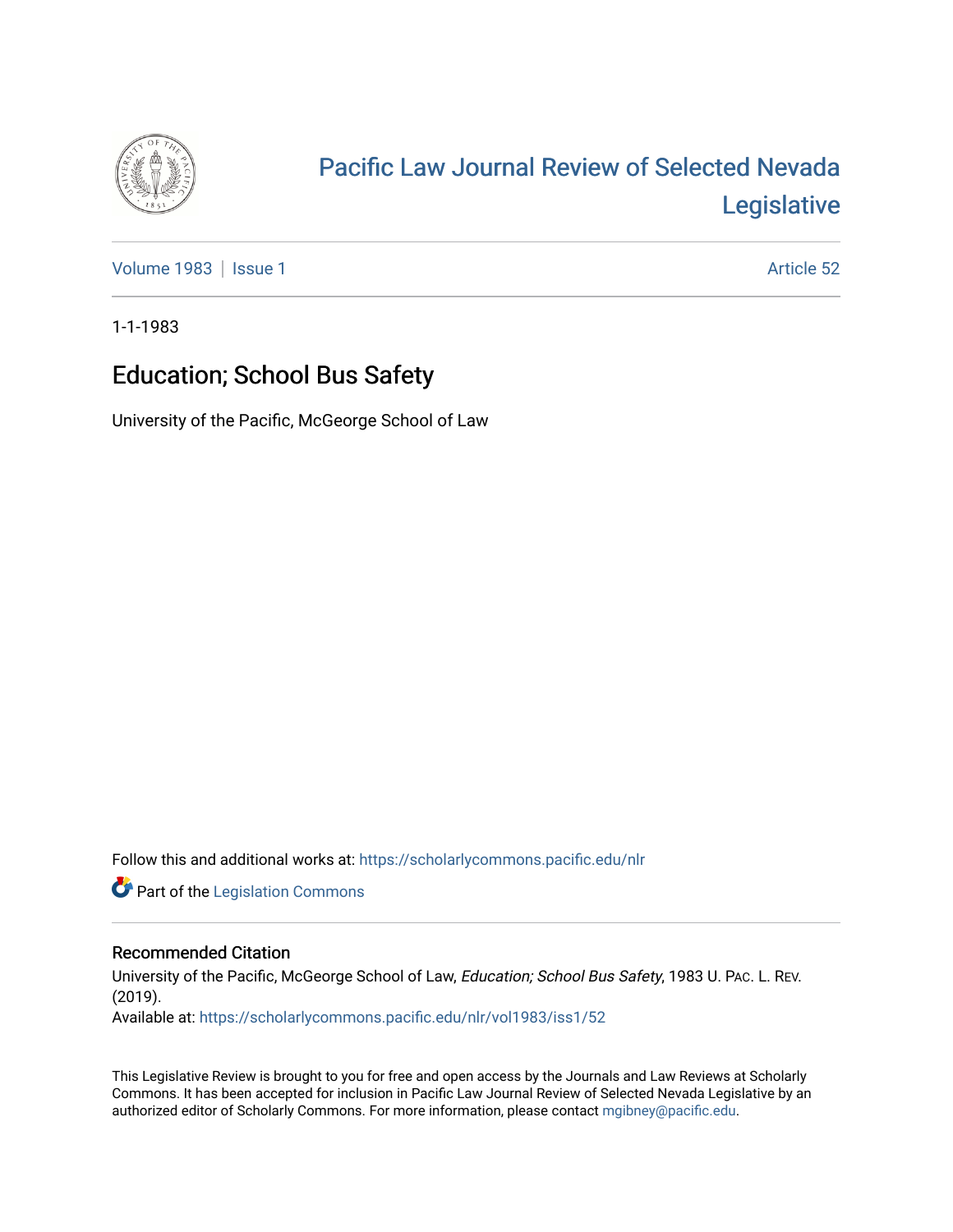### **Education**

#### **Education; school bus safety**

NEV. REV. STAT. §392.— (new); §§392.360, 392.380 (amended). AB 457 (Redelsperger); 1983 STAT. Ch 322

Chapter 322 provides that each school district<sup>1</sup> must require all pupils in the district who ride a school bus<sup>2</sup> to practice evacuations from school buses twice during each school year.<sup>3</sup> In addition, practice evacuations will be required at the beginning of any field trip using a school bus.<sup>4</sup>

The provisions of Chapter 322 also affect the duties and qualifications of school bus drivers.<sup>5</sup> Drivers are prohibited from operating a school vehicle<sup>6</sup> for more than ten hours in a fifteen hour period.<sup>7</sup> Furthermore, after ten hours of operation, drivers must rest for ten hours before resuming their duties.<sup>8</sup>

Existing law requires drivers of school buses or vehicles transporting pupils in connection with school activities to be (1) of good, reputable and sober character, $9$  and (2) competent, qualified, and licensed to operate the particular type of vehicle.<sup>10</sup> Chapter 322 expands this list of qualifications<sup> $11$ </sup> by requiring each driver to complete a training course approved by the State Board of Education.<sup>12</sup> This course must include at least ten hours of training while operating a vehicle, 13 and ten hours

7. 1983 Nev. Stat. c. 322,  $\S2(3)$ , at 772 (fifteen hour period includes the time spent operating, inspecting, repairing, and waiting for passengers).<br>8.  $Id$ . c. 322,  $\S2(3)$ , at 772. The State Board of Education will ado

these provisions. *Id.* c. 322, §2(4), at 772.

9. NEV. REV. STAT. §392.380(l)(a).

10. *Id.* §392.380(J)(b), (c).

II. *Compare id* §392.380 (amended by 1983 Nev. Stat. c. 322, §3(2), at 773) *with* 1979 Nev. Stat. c. 667, §159, at 1616 (amending NEV. REV. STAT. §392.380).

12. NEv. REv. STAT. §392.380(2) (amended by 1983 Nev. Stat. c. 322, §3(2), at 773). 13. *Id.* 

*Selected 1983 Nevada Legislation* 

<sup>1.</sup> NEV. REV. STAT. §386.010 (creation of school district).<br>2. Id. §483.160 (definition of school bus).

<sup>3.</sup> **1983 Nev. Stat. c. 322, §1(1), at 772.** 

<sup>4.</sup> *Id.* c. 322, §1(2), at 772. Regulations adopted by the Board of Trustees of each school district will govern these evacuations. *Id.* **1988** 1380 (amended by 1983 Nev. Stat. c. 322, §§2, *S. Compare NEV. REV. STAT.* §§392.360, 392.380 (amended by 1983 Nev. Stat. c. 322, §§2,

<sup>5.</sup> *Compare* NEv. REv. STAT. §§392.360, 392.380 (amended by 1983 Nev. Stat. c. 322, §§2, 3, at 772-73) *with* 1956 Nev. Stat. c. 8, §395, at 168 (enacting NEV. REv. STAT. §392.360), 1979 Nev. Stat. c. 667, §159, at 1616 (amending NEv. REv. STAT.§392.380).

<sup>6.</sup> NEv. REv. STAT. §392.320 (definition of vehicle). *See generally* 340 Op. Att'y Gen. 300 (1958) (types of vehicles falling within NEV. REV. STAT. §392.320).